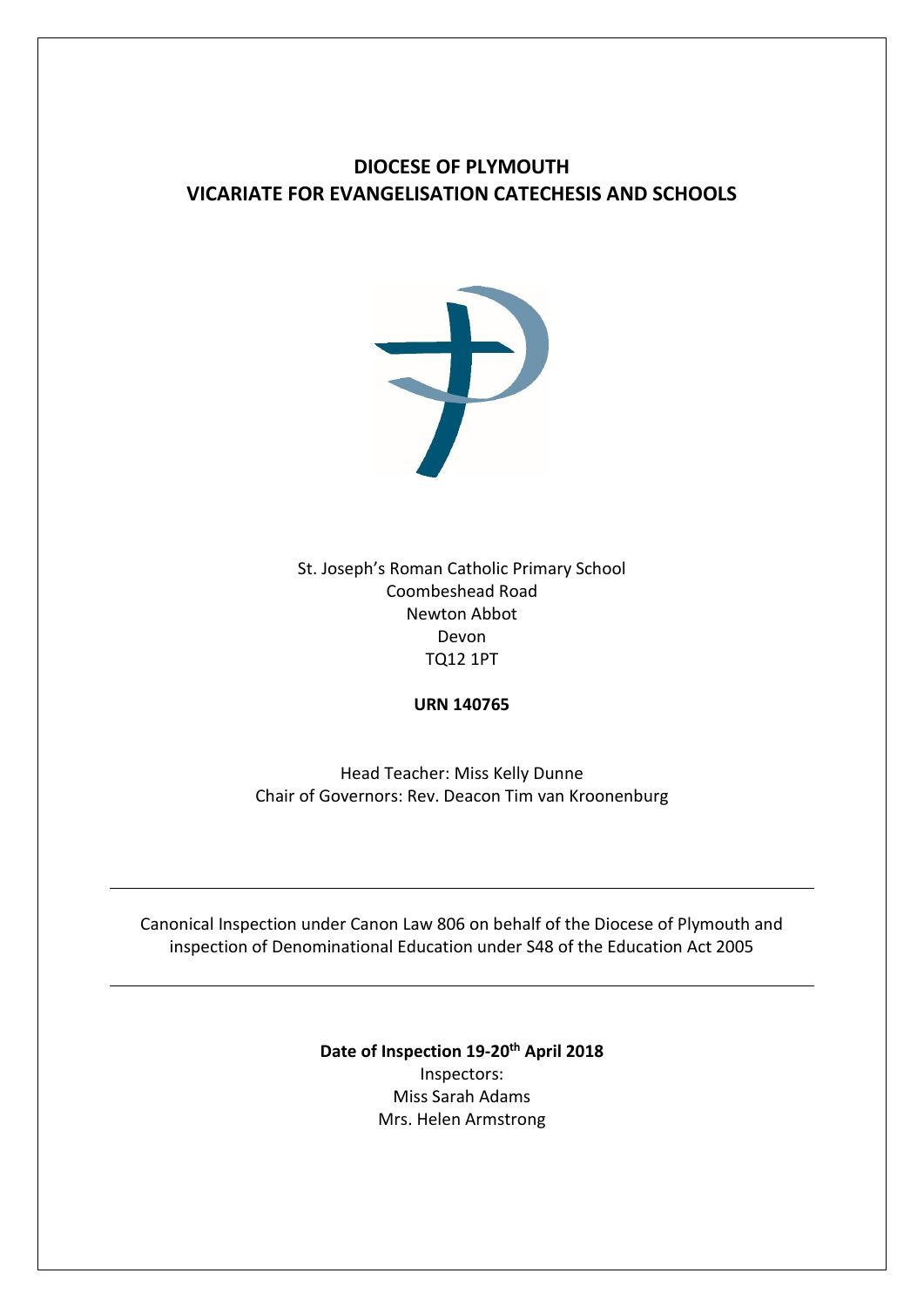#### **Context of School**

St. Joseph's is a small Catholic Primary School within the Catholic School's Trust (CAST) which spans Dorset, Devon and Cornwall within the Diocese of Plymouth. It is part of the parish of St. Joseph's. The school has mixed year group classes within KS2 but single year classes in KS1. Currently there are 8 members of the teaching staff equating to 6 FTE Teachers. There is a private nursery attached to the school but is not linked to the school, although children who attend the nursery often transfer to St. Joseph's.

St Joseph's is widely recognised in the local community and throughout the diocese as having had a challenging time over recent years. Many factors, including frequent changes of leadership, led to a fractured community struggling with broken relationships. There was no clear vision, staff did not work as a supportive team, children's needs were not being met systematically, teaching and learning standards were wildly inconsistent. In June 2016, Ofsted found the school to be failing in behaviour and safeguarding. The current Head Teacher joined the school in September 2016.

Driven by a strong call to serve, the Headteacher worked tirelessly to equip and strengthen her team, embed the vision for St Joseph's, build relationships with parents and raise pupils' self-esteem and belief that they matter. By the time Ofsted returned in October 2016, the school was found to be effective in behaviour and safeguarding. Ofsted returned in October 2017 to do a full inspection. At that time Ofsted acknowledged, "The headteacher has a clear vision for the school. Her approach is inclusive and open. She has motivated staff and pupils. They work determinedly to make this a good school….Pupils' behaviour and attitudes are good. This helps them to focus and learn…Pupils' welfare and development are safe and secure."

#### **Context Data**

NOR: 156 Girls: 77 Boys: 79 Disadvantaged: 19% EAL: 17% SEN: 16% FSM 8%

| <b>Over-All Effectiveness:</b>           | Good | Grade 2 |
|------------------------------------------|------|---------|
| The School as a Catholic Community:      | Good | Grade 2 |
| Leadership and Management:               | Good | Grade 2 |
| Word (Curriculum RE)                     | Good | Grade 2 |
| Worship and Spiritual Life of the School | Good | Grade 2 |

#### **Summary of Key Findings**

St. Joseph's is a school which **is Good.**

#### **The school has the following strengths:**

- 1. St. Joseph's has evaluated itself as a Catholic school with honesty and integrity.
- 2. This is a school with a strong sense of purpose and a commitment to living by Gospel values.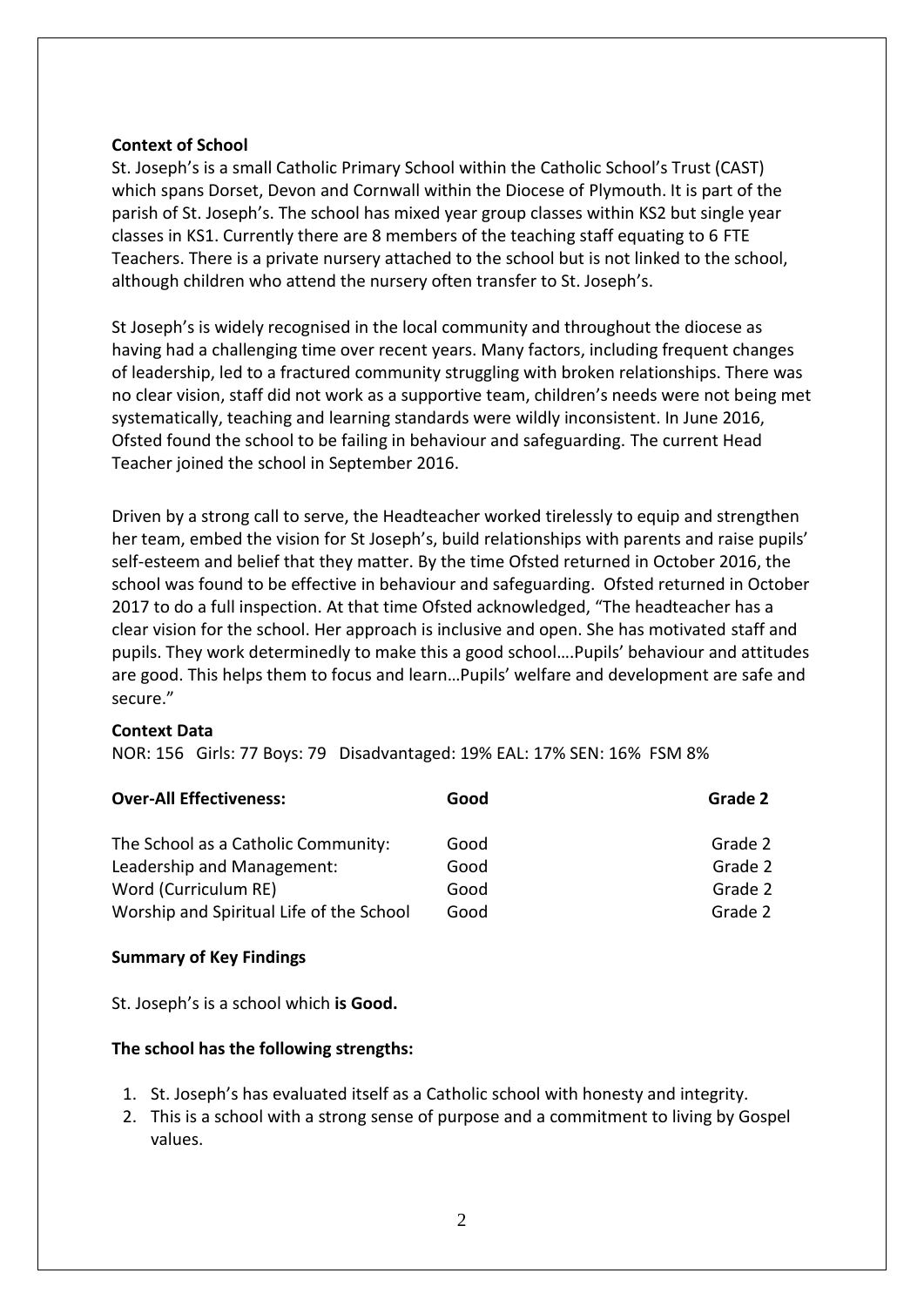- 3. Relationships within the school are positive and there is a growing confidence that with everyone working together St. Joseph's will go from strength to strength.
- 4. The Head Teacher and her Assistant Head set an excellent example of being at the service of all. Their humility reflects the call of Christ to be people who wash the feet of one another. To this end, the leadership encourages every member of the community to see themselves as integral to the success of the school.
- 5. The Chair of Governors is a longstanding governor and a key member of the community who works hard to support the school. Other members of the governing body are relatively new. Although they are beginning to see the need to challenge as well as support, there is a need for them to develop their roles so that they are seen to be active and proactive in leading the school with the Head.
- 6. Curriculum RE has a high status in the school and is valued and seen as important by teachers and the leadership.
- 7. Induction is taken seriously and new staff feel confident about the support that they receive, enabling them to engage with the Catholic Life of the school with confidence. The support they receive for the teaching of RE gives them the confidence to seek support and guidance if they need it.
- 8. Children enjoy their RE and apply themselves positively to the challenges they are given. Their resilience is strong and they perform well in lessons.
- 9. Support staff provide valuable assistance to the teachers, particularly with the most vulnerable children. They are sensitive to the children and respond well to their needs.
- 10. Parents are increasingly supportive of the school. Many responded to the survey which was overwhelmingly positive. They recognise the strengths of the new leadership and are pleased with the direction in which the school is travelling.
- 11. All aspects of school life contribute to the spiritual development of pupils. They are open to God's presence in all that they encounter.
- 12. Prior to the new leadership being in place, relationships with the local parish had appeared to have broken down and were certainly fragile. This has changed. Now the school and parish enjoy a positive relationship, enabling the school to benefit from the traditions and practices of the Catholic Church in a meaningful way. This provides a context for all aspects of school life, enriches the worship and stimulates spiritual development of all in the community.
- 13. The school provides the pupils with a wide variety of well-planned and spontaneous spiritual experiences, which enable all pupils to grow in their understanding and appreciation of God's presence in the world.
- 14. Scripture is highly valued and its relevance understood by all.
- 15. The school liturgies and worship enable pupils, staff, parents and carers to reflect on and be grateful for the gifts they have received from God**.**

# **What does the school need to do to improve further?**

1. As the school moves forward and staffing becomes more stable, the school would benefit from a review of its Mission Statement so that every member of the school community can embrace it and make it their own so that it becomes a shared vision for the school moving forward.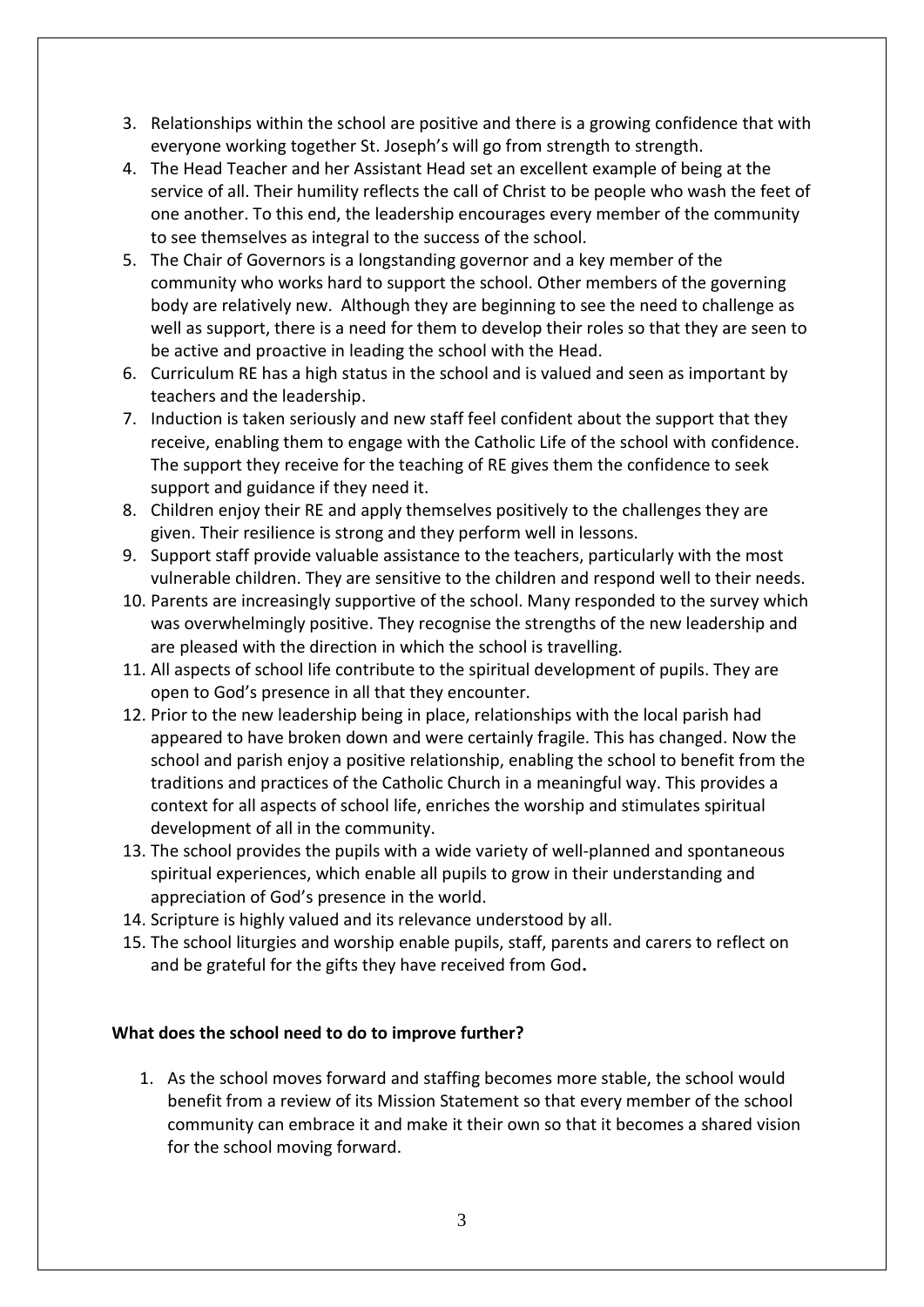- 2. For Governors to develop a clear plan of agreed expectations for moving the Catholic life of the school forward, with a time-line for monitoring outcomes.
- 3. Provide a clear programme of development for staff in relation to their RE subject knowledge so that all can grow in confidence for delivering the curriculum.
- 4. For teachers to ensure that the amount of work in RE books reflects the amount of RE teaching that is being covered.
- 5. Ensure that there is a clear monitoring programme of all aspects of RE in place so that there is evidence for lesson observations, book scrutinies and support being offered where needed. (In addition or part of the whole curriculum monitoring programme).
- 6. Develop assessment in line with Diocesan and National guidelines so that teachers understand the framework for assessment and the expectations these hold for teaching and learning outcomes.
- 7. Develop further opportunities for a variety of prayer experiences which are both structured and spontaneous.
- 8. Develop the confidence of all adults within the community, so that all know how to structure and deliver an act of worship to the whole community. Ultimately this will lead to children developing their skills to do this.

### **Full Report**

#### **THE SCHOOL AS A CATHOLIC COMMUNITY Good**

- Although St. Joseph's has been, and continues to be on a challenging journey to rebuild its' confidence and sense of direction, there is no doubt that the Head Teacher is moving the school forward with a true sense of mission and vision. Her capacity to take the school all the way forward is undeniable. Ably supported by her Assistant Head, she understands the needs of the school and is committed to ensuring that St. Joseph's is a vibrant Catholic school community, rooted in the Church and service of the world. Her passionate commitment to service and leading from the front is to be commended. It is certainly bearing fruit in the confidence of the staff to bring about this vision.
- St. Joseph's is a warm and welcoming school, where children are its greatest asset. They are friendly, well-behaved and have a genuine care for one another. This is flowing over into a desire to meet the wider needs of the community. In particular the children had, during Lent aimed to raise £300 for WORK a charity that supports widows and orphans in Kenya, they not only succeeded in meeting their target but when on to raise a further £900.
- The school's current mission statement, *'Live, Love and Learn in a caring Catholic Community'*, although in need of updating, continues to inspire and promote a belief in the joy of working together. Children consistently commented on how they care for one another and when working in groups never felt isolated or left out.
- The school has a relatively high proportion of vulnerable children. The Assistant Head has responsibility for working with all children who are vulnerable. She has a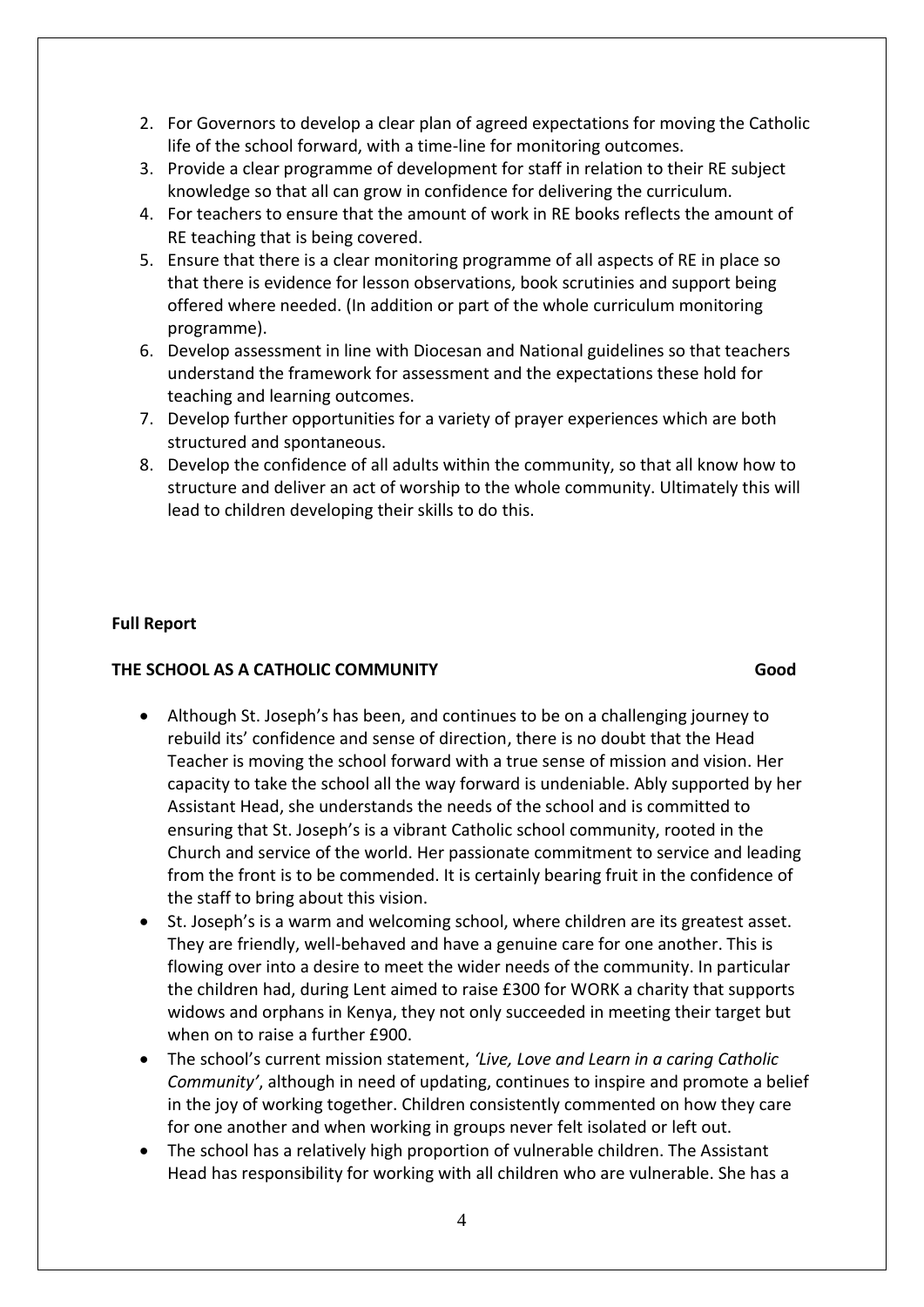great clarity of understanding regarding their needs and how to provide the necessary support packages so that they can settle and participate fully in the life of the school. Pastoral Care throughout the school is strong. Teachers and teaching assistants respond well to the different needs of individual children. The atmosphere around the school is, as a consequence calm and conducive to learning. The school embraces diversity and promotes equality. Children are helped to appreciate the needs of others and enthusiastically look for opportunities to support a growing range of charities.

- Children at St. Joseph's are highly positive about the school. They are happy, feel safe and respond well to clear expectations and boundaries. They are confident that the adults will keep them safe and care for them.
- Induction is well planned and received well by new staff, who are enabled to integrate quickly and embrace the ethos of the school. They are supported effectively by the leadership team and understand the expectations the school has of the adults in the community.
- The school embraces the love of Christ by promoting strong partnerships. These include developing positive relationships with parents, children supporting one another through the buddy system, engaging with the parish in a meaningful way and supporting parents to develop their skills. In addition the school is fully involved as a member of the academy and keen to learn from other schools while sharing their own strengths.
- A significant number of parents responded to the parent survey. They are highly positive about the school and believe that changes over the last two years have made a real difference. They believe that their children are well-cared for, enabled to learn and given opportunities to be creative and learn from first-hand experience. An example of this would be school trips which are focused and really offer children the chance to learn new things and have new experiences.

#### **THE SCHOOL AS A CATHOLIC COMMUNITY** (LEADERSHIP AND MANAGEMENT) **Good**

- The Head Teacher and her Assistant Head are models of Christian leadership. Their commitment to developing a strong Catholic Ethos where every child matters is having an impact on the quality of education which children are offered and the development of their spiritual lives. Their own profound faith and sense of vocation pervades every aspect of school life.
- The Head Teacher is committed to sharing a vision of Catholic Education which embraces all and excludes no one. She does this by ensuring that all staff, children and parents have the opportunity to see its worth and engage with it.
- As a result of this commitment, the adults within the school feel increasingly valued and appreciated. It has not been easy because the school has experienced many changes over the past five years, but as people see the positive impact they are becoming increasingly willing to embrace change. Most staff are responsive and respond well to self-evaluation, monitoring and the need for searching analysis. As a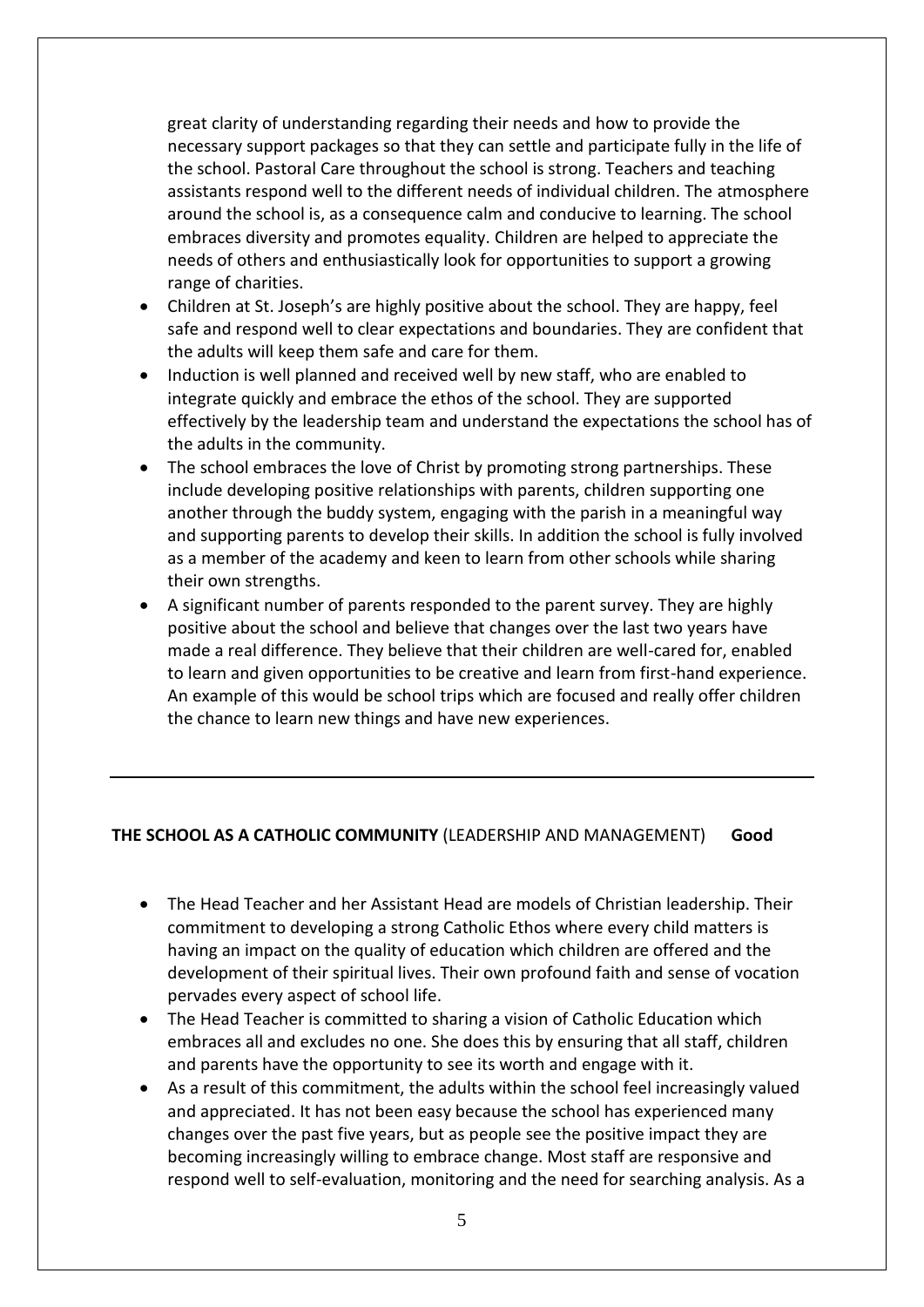result needs are identified more quickly and support put in place to develop the skills and talents of the teachers and support staff.

- Relationships with the wider community have strengthened over the past year with home, school and parish having stronger links. The Parish priest and Deacon are regular visitors to the school and are welcomed and respected by staff and children.
- Currently there is only one additional leader in the school who is responsible for Maths. Once the school is more settled it will be important to find ways to develop more Middle leaders so that people can grow in confidence to lead and develop their skills as they take on more responsibility.
- The Assistant Head took over RE leadership in September, as a result of a long term absence. She has embraced this with enthusiasm and as a result all staff are growing in an awareness of its importance and how central it is to the life of the school.

# **THE SCHOOL AS A TEACHING AND LEARNING COMMUNITY (WORD)**

**Good**

- Teachers and support staff engage well with children. Their interactions are encouraging and supportive, reflecting Gospel values of kindness, compassion, gentleness and forgiveness.
- Children enjoy their RE. They engage fully in lessons and are articulate in talking about their lessons. They are able to understand what they have been learning about and can apply it to their own lives and the lives of others. They have a genuine respect for the subject. They want to make progress, are keen to do well and apply themselves fully in lessons.
- It is clear that RE has a high status in the school and is seen as an important part of the school curriculum with all classes receiving their 10% entitlement. Working walls for RE are evident in all classrooms and demonstrate the development of a particular unit. Many show the teaching and learning which is taking place. They are used effectively to support the learning in the classroom.
- Teaching is for the most part strong. It engages children in meaningful and challenging activities. Children are attentive and interact with each other respectfully and inclusively. Within the pupil conference meetings, many of the children commented on how easy it is in the school to move from one group to another and always feel included.
- Expectations of teachers are high. As a result children have no time to be bored and consistently remain on task, keen to offer their ideas and keen to develop their skills.
- Teachers use the resources provided by the Diocese effectively and adapt their planning to meet the needs of the children. At the same time they are themselves creative and strive to ensure that lessons do set high standards.
- In those classes where there are teaching assistants, they work well with children in a supportive capacity. They understand the needs of those children who have particular difficulties and are attentive to providing them with what they need to be able to access lessons appropriately.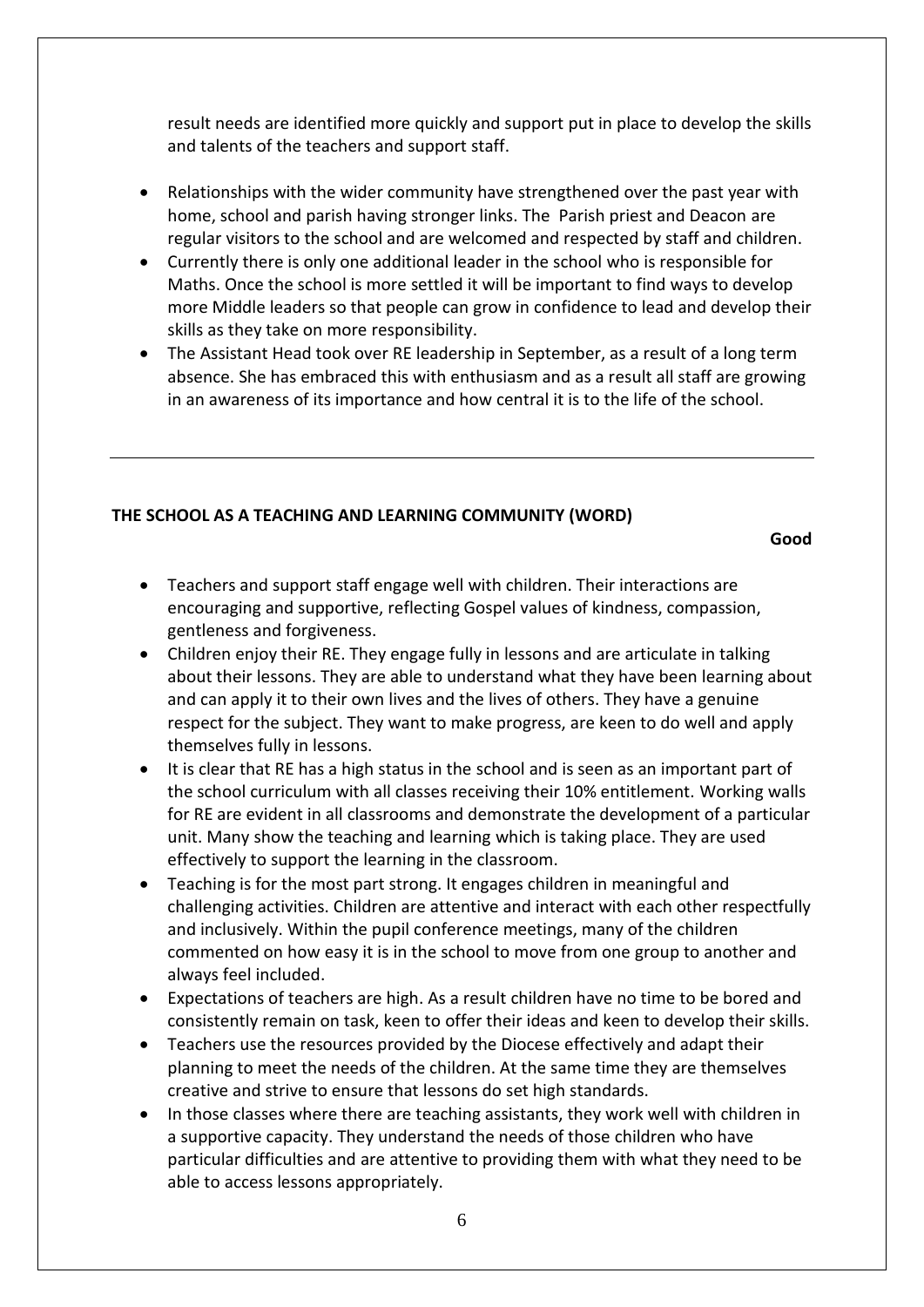- Work in books shows a clear progression from years 1-6 and in some books there are a variety of good quality activities. In others, however, the standard of written work does not always reflect the high level of engagement in the lessons. There is also a disparity between the learning objective and the activities that children are asked to do in their books. If teachers could aim to improve this area of the teaching and learning, outcomes would be significantly higher.
- The school's marking policy is gradually becoming embedded and this will also have an impact if teachers ensure that they apply it consistently to their RE marking.
- To further support teachers to develop their understanding of RE, it will be helpful for the school to build in regular time for pre-unit conversations so that any concerns about the theology to be taught can be addressed.
- Learning environments are positive and engaging. The classrooms have interactive working walls and prayerful focal points, which honour the children's efforts and engagement with the subject. They are readily accessible and enhance learning and the prayer life of the school.

# **THE SCHOOL AS A CELEBRATING COMMUNITY (WORSHIP AND SPIRITUAL DEVELOPMENT) Good**

- The Spiritual life of the school has developed significantly over the past two years. Children are now offered a variety of prayer and liturgical experiences which contribute to their spiritual growth.
- Children are open to the presence of God in their lives and the lives of others. The stability in the school and the development of the worship life of the school has contributed to this openness.
- Whole school acts of worship follow the liturgical year and ensure that the mission of the school is developed through engaging with the Gospel of the Sunday.
- The school receives positive support from the local Parish clergy. They visit every week and are welcomed by children and staff. The school now actively participates in the traditions and practices of the Catholic Church. In addition the Parish is now seeing the school as their school and are showing signs of wanting to engage more fully with the school. ( A recent survey in the Parish identified a number of parishioners who would like to offer their service to the school in a voluntary capacity).
- Each classroom has a prayer focus which is engaging and well-established, reflecting the liturgical season and the work of RE.
- Around the school a variety of displays, focal points and artefacts point to the Catholicity of the school. St. Joseph's is an overtly Catholic school and growing in its identity as such.
- Classroom circle prayer has been embraced by the teachers and children appreciate this more intimate time of prayer. Children respond well, are reflective and engage prayerfully in this quiet time.
- As the liturgical life of the school develops more, opportunities for children to learn the skills of leading worship will be a natural outcome.